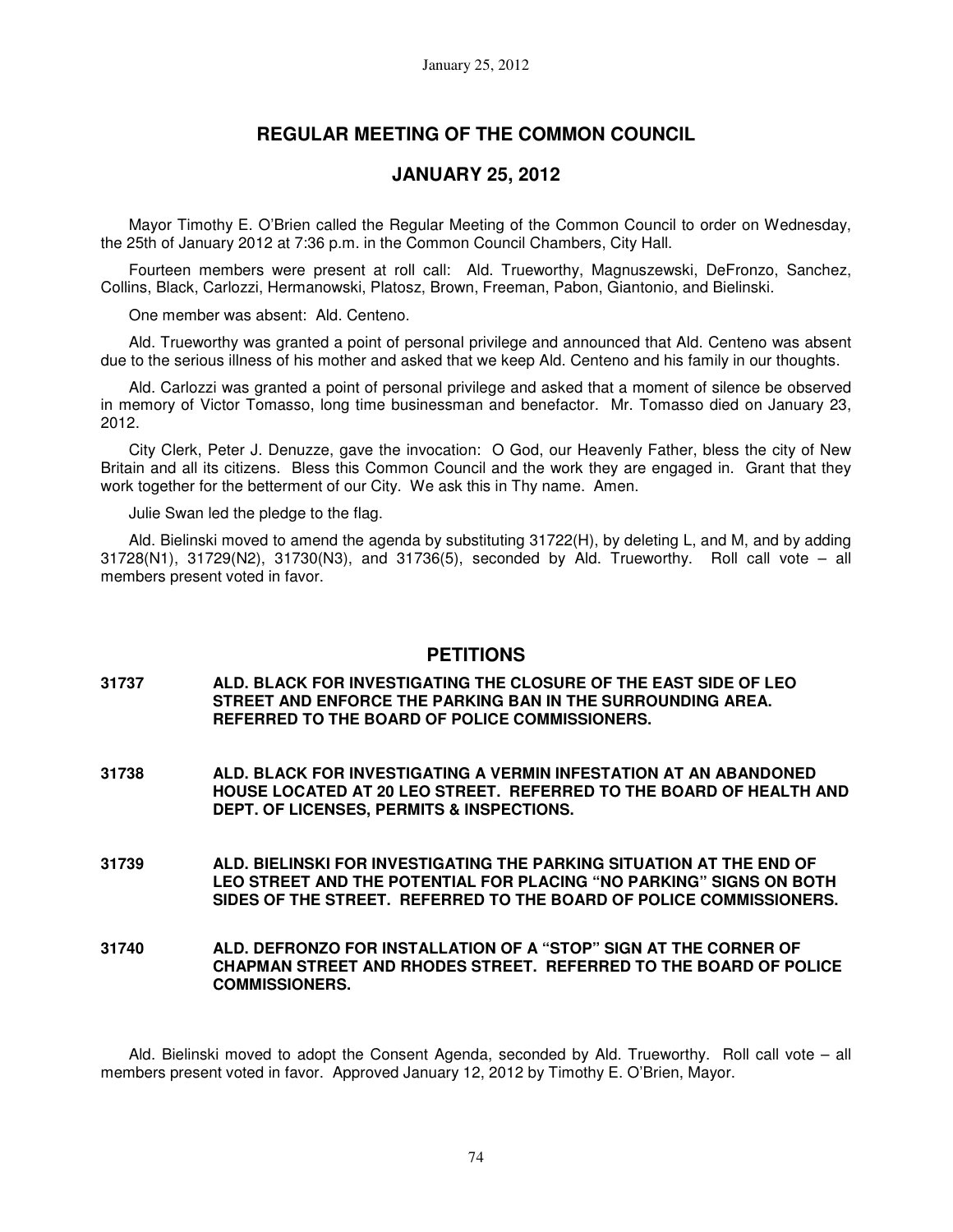## **CONSENT AGENDA**

## **CITY CLERK**

### **31715 RE: CLAIMS FOR INJURIES AND/OR PROPERTY DAMAGE**

To His Honor, the Mayor, and the Common Council of the City of New Britain: the undersigned beg leave to report the following:

#### CLAIMANTS NAME

- Korzynski, Janice A.
- Labreck, Damien D.

Peter J. Denuzze City Clerk

## **FINANCE DEPARTMENT**

### **31716 RE: LINE ITEM TRANSFERS – JAN. 4, 2012 THRU JAN. 17, 2012**

To His Honor, the Mayor, and the Common Council of the City of New Britain: the undersigned beg leave to report the following:

In accordance with the city of New Britain ordinance of Article VII – Finance, Section 2-494(c), the following departments have transferred monies from one line item to another within their departmental budget (total department budget has not changed). Each transfer will be continuously numbered from month to month throughout the fiscal year. This report represents the transfers executed by the mayor in accordance with the aforementioned ordinance for the period ending January 17, 2012

| 11. Department:           | <b>Building</b>                                                               |             |                                                                    |
|---------------------------|-------------------------------------------------------------------------------|-------------|--------------------------------------------------------------------|
| From:                     | 001214002-5121                                                                |             | (Full Time Salaries)                                               |
| To:                       | 001214002-5122                                                                | \$11,000.00 | (Overtime)                                                         |
|                           | 001214002-5336                                                                | \$5,000.00  | (Other Purchase Services)                                          |
| Amount:                   | \$16,000.00                                                                   |             |                                                                    |
| <b>Brief Description:</b> | Funds needed for overtime for anti-blight inspections, calls by city dispatch |             |                                                                    |
|                           |                                                                               |             | for emergencies and services for emergency boarding up of property |

Rebecca Salerni Deputy Finance Director

## **PURCHASING DEPARTMENT**

#### **31717 RE: COOPERATIVE PURCHASING – A COMMAND AND LAB EVIDENCE COLLECTION VEHICLE FOR THE POLICE DEPARTMENT**

To His Honor, the Mayor, and the Common Council of the City of New Britain: the undersigned beg leave to report the following:

In accordance with City Code of Ordinances, Chapter 2, Article VIII, Division 1, Section 2-538 (a), a purchase order was requested by the New Britain Police Department for the following under the Federal Government's GSA Cooperative Purchasing Plan: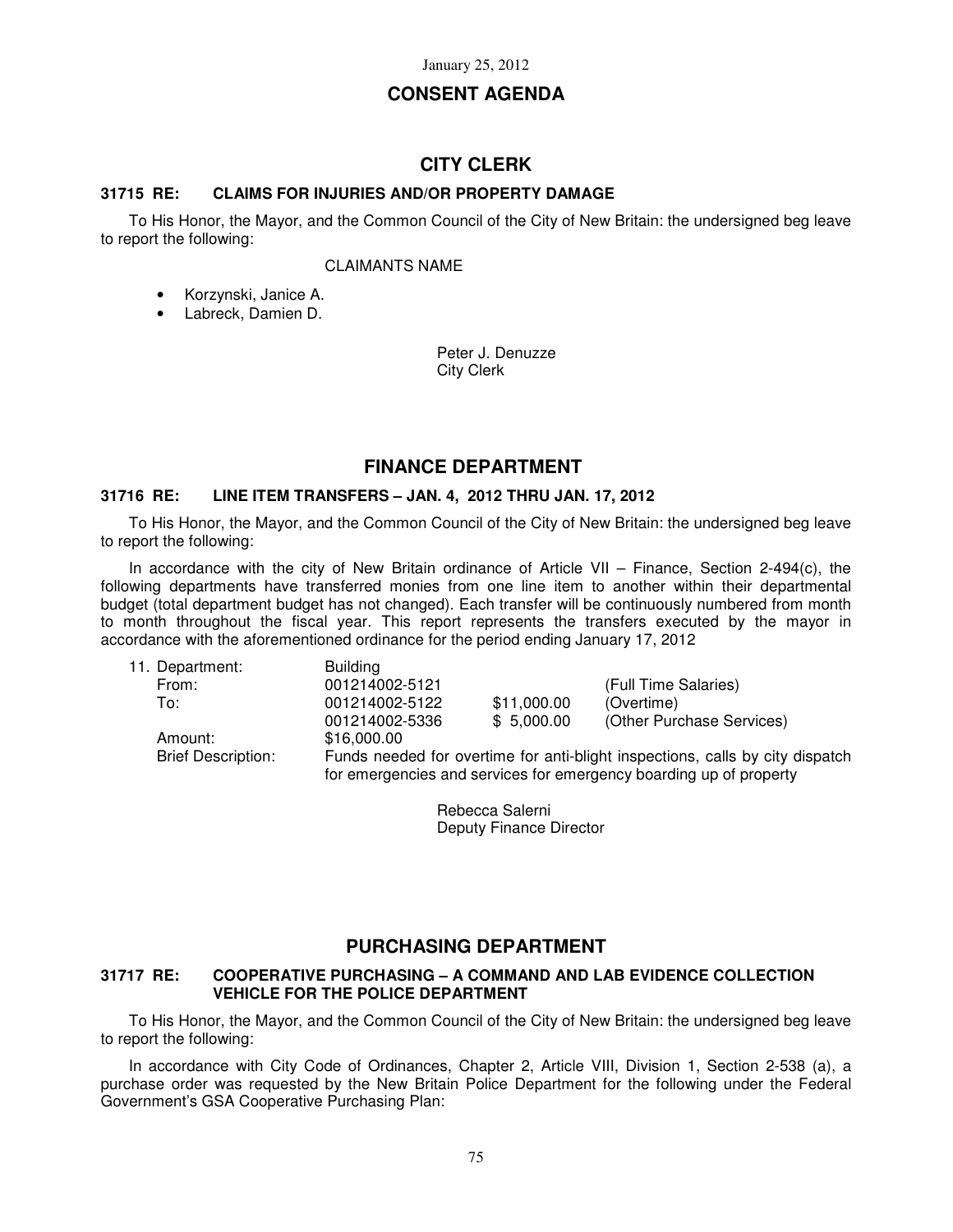Farber Specialty Vehicles Columbus, OH.

<u>Supplier</u> Price **Item Price Price Price Price Price Price** Price Price Price Price Price Price Price Price Price Price Price Price Price Price Price Price Price Price Price Price Price Price Price Price Price Price Price Command and Lab Evidence Collection Vehicle

\$162,026.00

The New Britain Police Department requested a purchase order for the purchase of a Command and Lab Evidence Collection vehicle utilizing the Federal Government's contract award GS-30F-0008N. This new vehicle will help to the Police Department collect and analyze evidence and manage major crime scenes. The Police Department has made due with working out of the trunks of their police cruisers and other vehicles. For professional policing and the integrity of modern evidence collection they need to have a proper vehicle. With the size of the City and the amount of crime scenes they process, this new vehicle will be not only a great benefit to the investigators and the courts, but to the citizens of New Britain that the Police Department provides service to. The cost of the Command and Lab Evidence Collection Vehicle is being paid for by the Federal Government. Police Department Administration requested that the expense for this purchase be taken from their account number, 289211128-5740, Drug Investigation, Asset Forfeiture Federal, Other Miscellaneous Equipment.

RESOLVED: That the Purchasing Agent is hereby authorized to issue a purchase order for \$162,026.00 to Farber Specialty Vehicles of Columbus OH for the purchase of a Command and Lab Evidence Collection Vehicle for the New Britain Police Department utilizing the Federal Government's GSA Cooperative Purchasing Plan, Contract Award #GS-30F-008N.

#### Jack Pieper Purchasing Agent

#### **31718 RE: COOPERATIVE PURCHASING – 2012 FORD F350 4 X 4 PICKUP TRUCK FOR THE WATER DEPARTMENT**

To His Honor, the Mayor, and the Common Council of the City of New Britain: the undersigned beg leave to report the following:

In accordance with City Code of Ordinances, Chapter 2, Article VIII, Division 1, Section 2-538 (a), a purchase order was requested by the New Britain Water Department for the following under the State of Connecticut's Cooperative Purchasing Plan:

| <b>Supplier</b>   | Item                      | Price       |
|-------------------|---------------------------|-------------|
| Crowley Ford, LLC | 2012 Ford F350 4x4 Pickup | \$32,752,00 |
| Plainville, CT.   | ™ruck                     |             |

The New Britain Water Department requested a purchase order for a new 2012 Ford F350 4x4 Pickup Truck utilizing the State of Connecticut's contact Award 10PSX0239. This new pickup truck will replace a pickup truck that the Water Department has been utilizing since 1999. Funds are available within the Water Department's account number, 9303501000-5436, Capital Equipment. The purchase of this new 2012 Ford F350 4x4 Pickup Truck was presented and approved by the Water Commission at their Janaury 10, 2012 meeting.

RESOLVED: That the Purchasing Agent is hereby authorized to issue a purchase order for \$32,752.00 to Crowley Ford, LLC of Plainville, CT for the purchase of a 2012 Ford F350 4x4 Pickup Truck, for the New Britain Water Department utilizing the State of Connecticut's Cooperative Purchasing Plan, Contract Award #10PSX0239.

> Jack Pieper Purchasing Agent

#### **31719 RE: PRINTING OF BROCHURES FOR THE PARK & RECREATION DEPARTMENT**

To His Honor, the Mayor, and the Common Council of the City of New Britain: the undersigned beg leave to report the following:

Public Bid No. 3645 was solicited and received in accordance with the Purchasing Ordinances of the City of New Britain for the Printing of Summer/Fall 2012 and the Winter/Spring 2012-2013 Brochures for the Parks & Recreation Department. Funding is available for the printing of these Brochures within the Park and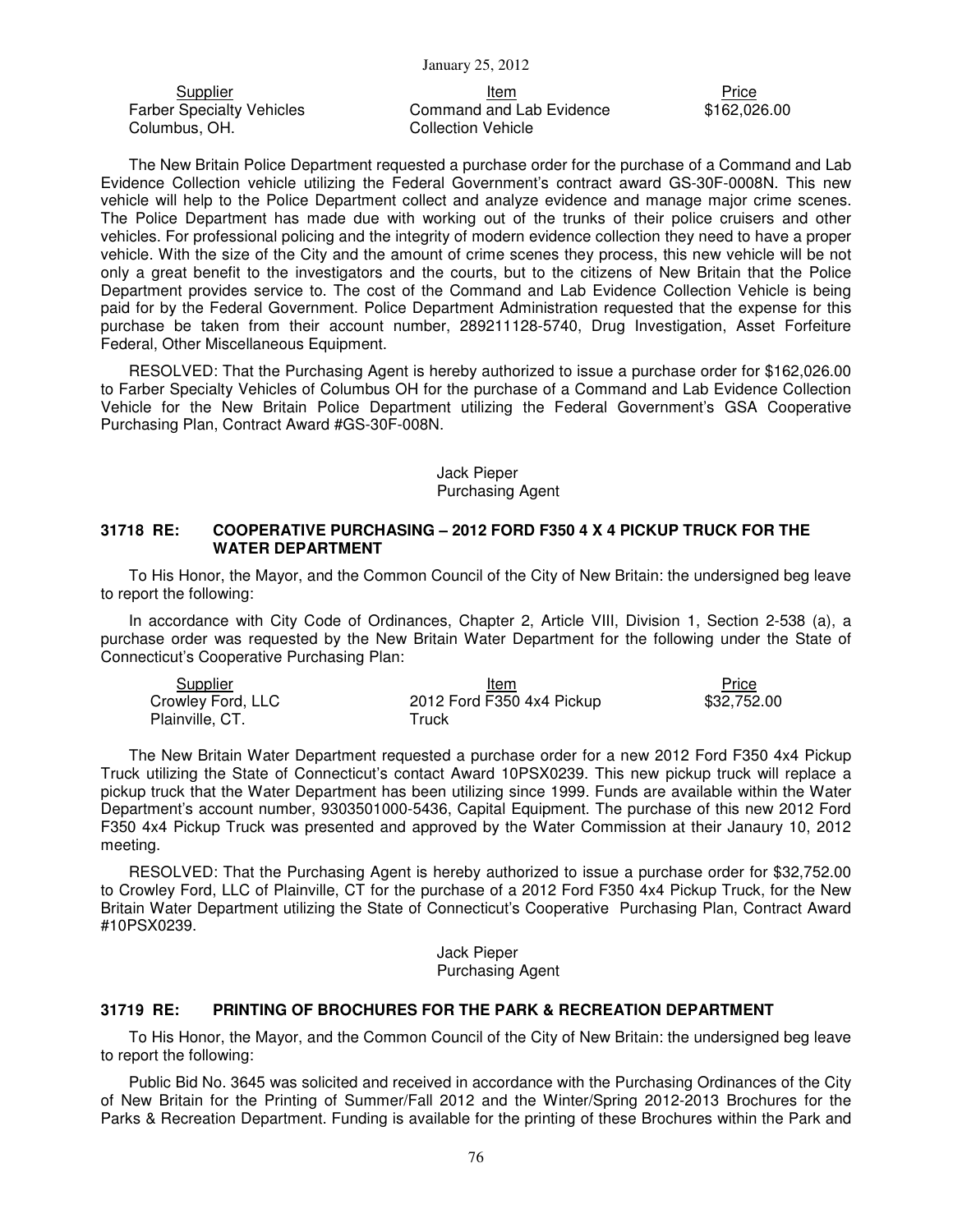Recreation's Account Numbers 001420001-5835, Recreation Programs and 001420001-5550, General Fund, Printing and Advertising.

Invitations to bid were solicited and the bid was duly advertised in the New Britain Herald Newspaper, the City and State of Connecticut's Department of Administration Services websites and mailed to sixty-six (66) Printing Companies. The Purchasing Agent did not receive any letters from the Printing Companies on the mailing list who indicated that they could not respond to the bid request. The Responses received are on file in the Town Clerks Office.

The bids were reviewed for conformance to specifications by the Parks & Recreation Department's Administration and the Purchasing Agent. As done previously, the Parks and Recreation Department's Administration would like a brochure that is appealing so more parents look at the brochure and become aware of the programs offered by the City for their children. Therefore the Director of Parks and Recreation is recommending that the bid be awarded to TCI Press, Inc of Seekonk, MA who was the lowest bidder for the printing of the brochures.

RESOLVED: That the Purchasing Agent is hereby authorized to enter into a contract and issue purchase orders to TCI Press, Inc of Seekonk, MA in the amount of \$1,845.00 for the printing of 10,000 Summer/Fall 2012 Brochures and \$1,845.00 for the printing of 10,000 Winter/Spring 2012-2013 Brochures for the Parks and Recreation Department per the terms and specifications of Public Bid No. 3645.

> Jack Pieper Purchasing Agent

#### **31720 RE: SLIDING GATE FOR THE WATER DEPT. CARETAKER ROAD ENTRANCE**

To His Honor, the Mayor, and the Common Council of the City of New Britain: the undersigned beg leave to report the following:

Public Bid No. 3623 was solicited and received in accordance with the Purchasing Ordinances of the City of New Britain for a Sliding Gate at the Water Department's Caretaker Road Entrance. Funding is available for this purchase within the Water Department's account number 9303501100-5897, Capital Improvements, Miscellaneous.

Invitations to bid were solicited and the bid was duly advertised in the New Britain Herald Newspaper, the City and State of Connecticut's Department of Administration Services websites and mailed to thirty (30) Fence Companies. The Purchasing Agent did not receive any letters from the Fence Companies on the mailing list who indicated they could not provide a response to the bid request. The Responses received are on file in the Town Clerks Office.

The bids were reviewed for conformance to specifications by the Water Department's Administration and the Purchasing Agent. Therefore the Director of the Water Department is recommending the bid be awarded to P&C Fence Company of Bridgeport, CT who was the lowest bidder and met all of the bid specifications. The bid results were presented to the Water Commission at their January 10, 2012 meeting. At this meeting they approved the Director of the Water Department's recommendation to award the bid to P&C Fence Company of Bridgeport, CT

RESOLVED: That the Purchasing Agent is hereby authorized to enter into a contract and issue a Purchase Order for \$18,300.00 to P&C Fencing of Bridgeport, CT for a Sliding Gate at the Water Department's Caretaker Road Entrance per the specifications and terms of Public Bid No 3623.

> Jack Pieper Purchasing Agent

#### **31721 RE: DOME STYLE TENSION STRUCTURE, QUONSET HUT, FOR THE WATER DEPT.**

To His Honor, the Mayor, and the Common Council of the City of New Britain: the undersigned beg leave to report the following: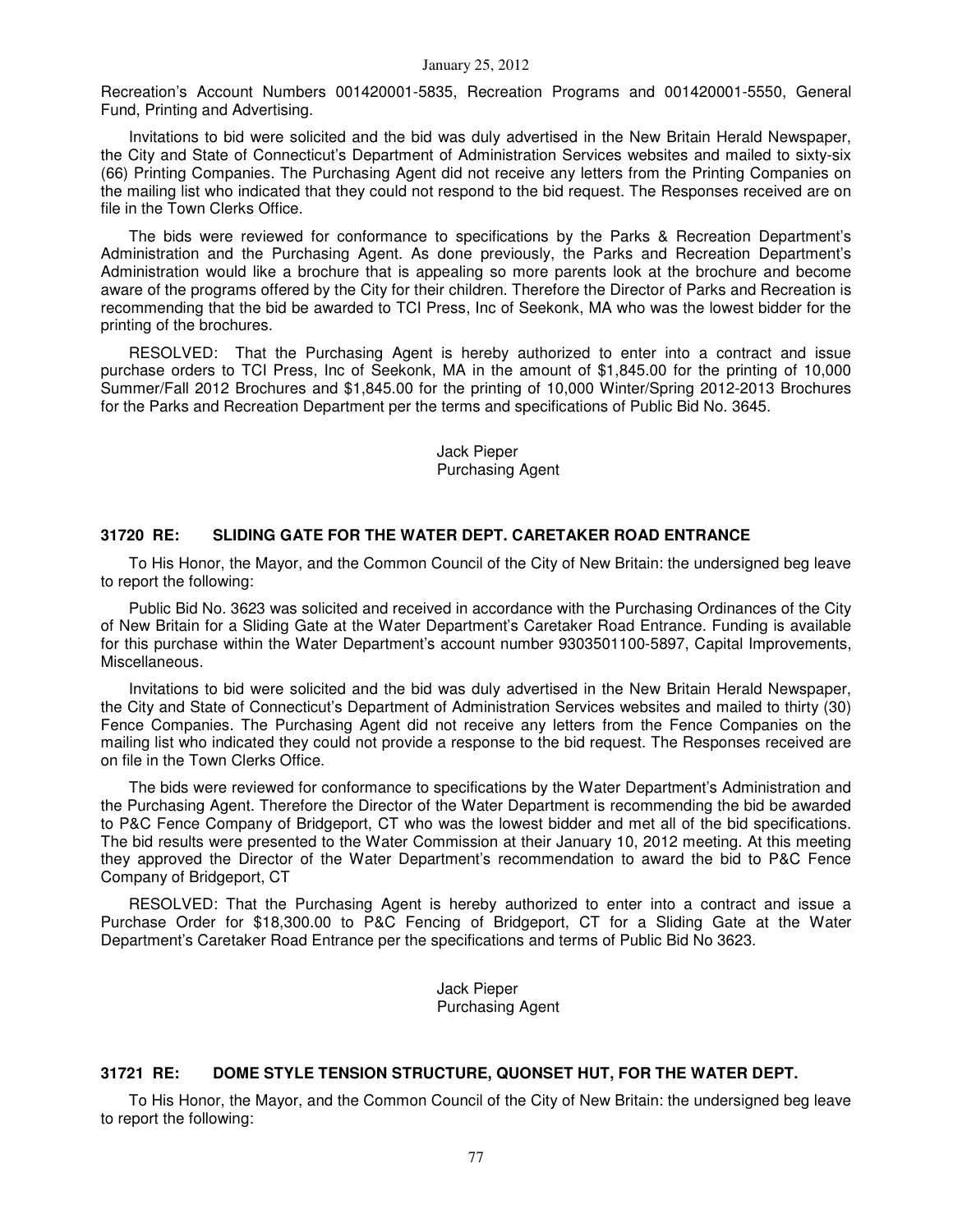Public Bid No. 3633 was solicited and received in accordance with the Purchasing Ordinances of the City of New Britain for the purchase of a Dome Style Tension Fabric Structure, Quonset Hut, for the Water Department. The funding for this purchase is within the Water Department's Capital Account, number, 9303501100-5897, Capital Improvements, Miscellaneous.

Invitations to bid were solicited and the bid was duly advertised in the New Britain Herald Newspaper, the City and State of Connecticut's Department of Administration Services websites and mailed to ten (10) structural building companies. The Purchasing Agent did not receive any letters from the structural building companies on the mailing list who indicated that they could not respond to the bid request. The Responses received are on file in the Town Clerks Office.

The bids were reviewed for conformance to specifications by the Water Department Administration and the Purchasing Agent. Therefore the Director of the Water Department is recommending the bid be awarded to Mathes Development LLC of Canton, CT who submitted the lowest bid and met all of the bid specifications. The bid results were presented to the Water Commission at their January 10, 2012 meeting. At this meeting they approved the Director of the Water Department's recommendation for the purchase of the Dome Style Tension Fabric Structure, Quonset Hut, from Mathes Development LLC of Canton, CT.

RESOLVED: That the Purchasing Agent is hereby authorized to enter into a contract with and issue a Purchase Order for \$24,797.00 to Mathes Development LLC of Canton, CT for the Purchase of a Dome Style Tension Fabric Structure, Quonset Hut, for the New Britain Water Department per the terms and specifications of Public Bid No. 3633.

> Jack Pieper Purchasing Agent

### **31722 RE: SOCCER FIELD RENOVATIONS AT WILLOW BROOK AND STANLEY QUARTER PARKS FOR THE PARKS AND RECREATION DEPARTMENT**

To His Honor, the Mayor, and the Common Council of the City of New Britain: the undersigned beg leave to report the following:

Public Bid No. 3648 was solicited and received in accordance with the Purchasing Ordinances of the City of New Britain for the Soccer Field Renovations at Willow Brook and Stanley Quarter Parks for the Parks and Recreation Department. Funding for the Soccer Field Renovations is available in the Parks and Recreation Department's LOCIP account numbers, 2131900112-52066, Willow Brook Park Renovations and 2131900112-52067, Stanley Quarter Park Renovations.

Invitations to bid were solicited and the bid was duly advertised in the New Britain Herald Newspaper, the City and State of Connecticut's Department of Administration Services websites and mailed to nine (9) Construction Companies. The Purchasing Agent did not receive any letters from the Construction Companies on the mailing list who indicated that they could not respond to the bid request. The Responses received are on file in the Town Clerks Office.

The bids were reviewed for conformance to specifications by the Parks and Recreation Department's Administration, the City's On-call Engineering Company associated with this project and the Purchasing Agent. The City's On-Call Engineering Company conducted reference checks for all bidders and it was determined that pursuant to section 2-578 of the City Code of Ordinances that the lowest bidder was not the best qualified to perform the services in the bid. The second lowest bidder, Liberty Landscapes, LLC, was determined to be the lowest responsible bidder in accordance with the requirements set forth in section 2- 578 of the City Code of Ordinances. Therefore the Director of the Parks and Recreation Department is recommending the bid be awarded to Liberty Landscapes, LLC of South Windsor, CT who submitted the lowest responsible bid and met all of the bid specifications.

RESOLVED: That the Purchasing Agent is hereby authorized to issue a Purchase Order for \$207,300.00 and enter into a contract with Liberty Landscapes, LLC of South Windsor, CT for the Soccer Field Renovations at Willow Brook and Stanley Quarter Parks for the Parks and Recreation Department per the terms and specifications of Public Bid No. 3648.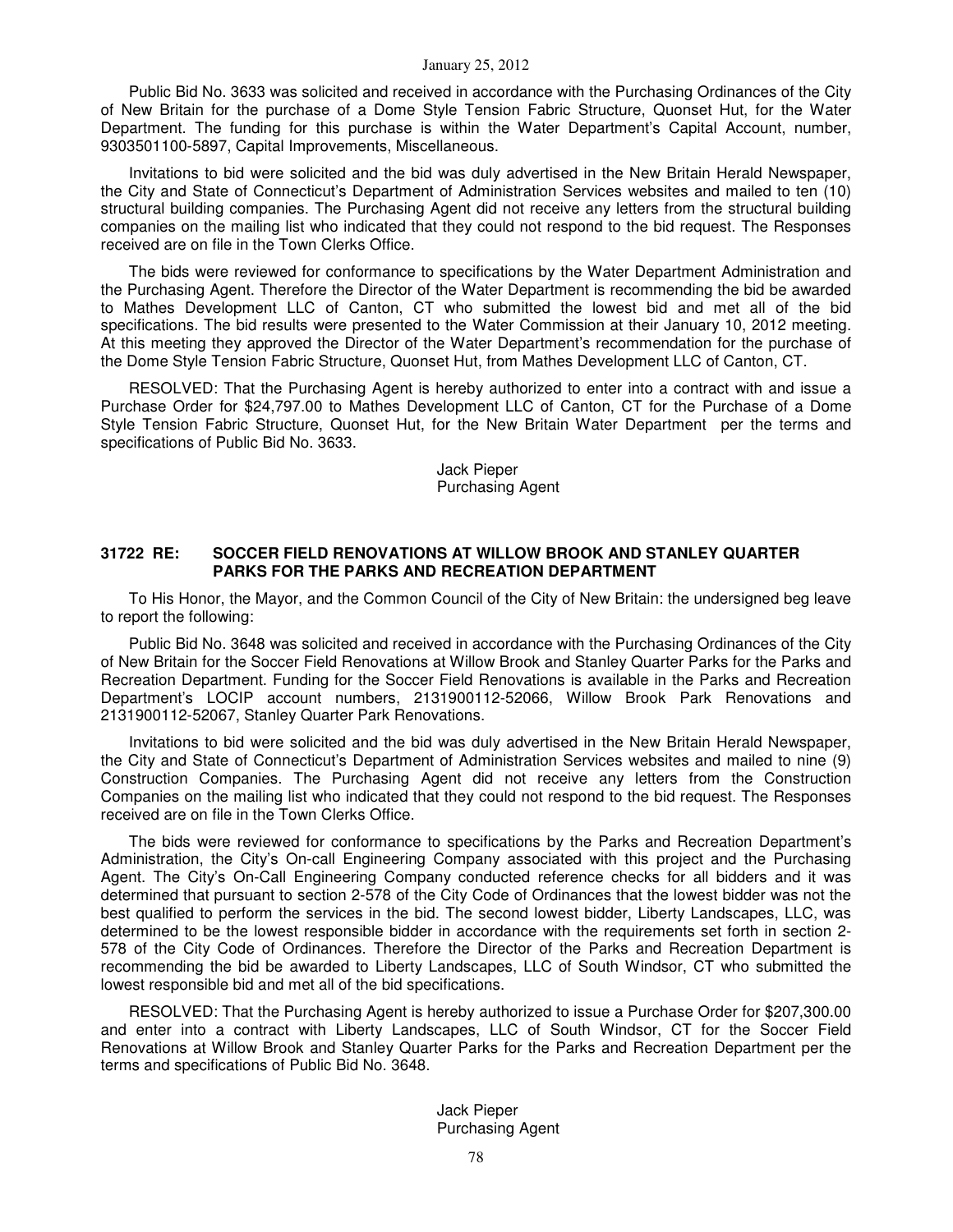#### **31723 RE: GRANDSTAND BACKREST REPLACEMENT AT VETERANS STADIUM FOR THE PARKS & RECREATION DEPARTMENT**

To His Honor, the Mayor, and the Common Council of the City of New Britain: the undersigned beg leave to report the following:

Public Bid No. 3636 was solicited and received in accordance with the Purchasing Ordinances of the City of New Britain for the Grandstand Backrest Replacement at Veterans Stadium for the Parks and Recreation Department. Funding for this purchase of the Grandstand Backrest Replacement at Veterans is available in the Parks and Recreation Department's LOCIP account number, 2131900112-52034, Veterans Stadium Bleachers.

Invitations to bid were solicited and the bid was duly advertised in the New Britain Herald Newspaper, the City and State of Connecticut's Department of Administration Services websites and mailed to ten(10) Grandstand Companies. The Purchasing Agent did not receive any letters from the Grandstand Companies on the mailing list who indicated that they could not respond to the bid request. The Responses received are on file in the Town Clerks Office.

The bids were reviewed for conformance to specifications by the Parks and Recreation Department's Administration, the City's On-call Engineering Company associated with this project and the Purchasing Agent. Therefore the Director of the Parks and Recreation Department is recommending the bid be awarded to Southern Bleacher Company, Inc of Graham, TX who was the lowest responsible bidder and met all of the bid specifications.

RESOLVED: That the Purchasing Agent is hereby authorized to issue a Purchase Order for \$135,220.00 and enter into a contract with Southern Bleacher Company, Inc of Graham, TX for the Grandstand Backrest Replacement at Veterans Stadium for the Parks and Recreation Department per the terms and specifications of Public Bid No. 3636.

> Jack Pieper Purchasing Agent

## **21724 RE: BARIATRIC PATIENT COT LOADING RAMP SYSTEM FOR THE NEW BRITAIN EMS**

To His Honor, the Mayor, and the Common Council of the City of New Britain: the undersigned beg leave to report the following:

In accordance with City Code of Ordinances, Chapter 2, Article VIII, Division 1, Section 2-531 a purchase order was requested by the New Britain EMS for the purchase of a Bariatric Patient Cot Loading Ramp System for their new ambulance.

| Supplier                                  | Item                                                | Unit Price |
|-------------------------------------------|-----------------------------------------------------|------------|
| <b>Transafe Systems</b><br>Plainview, NY. | <b>Bariatric Patient Cot</b><br>Loading Ramp System | \$6,820,00 |

The New Britain EMS has requested the purchase of Bariatric Patient Cot Loading Ramp System for their new ambulance that they will be taking delivery of in February. This Bariatric Patient Cot Loading Ramp System is for the new ambulance, purchased per Bid 3574, that was approved by the Common Council at their July 13, 2011 meeting, Resolution #31494. Bid #3574 was for the ambulance only and not for the needed equipment. However this Bariatric Patient Cot Loading Ramp System was included in the price of a new fully equipped ambulance that was approved by the Common Council at their October 13, 2010 meeting, Resolution # 31127-2, Appropriation and Bond Authorization for the purchase of various Capital Equipment, Fully Equipment Additional Ambulance. Transafe Systems is the manufacturer of this Bariatric Patient Cot Loading Ramp System. Transafe Systems has no dealers. The Bariatric Patient Cot Loading Ramp System must be purchased from them directly. This fact has been verified by the Purchasing Agent. Bid solicitation for the purchase of the Bariatric Patient Cot Loading Ramp System would not be beneficial to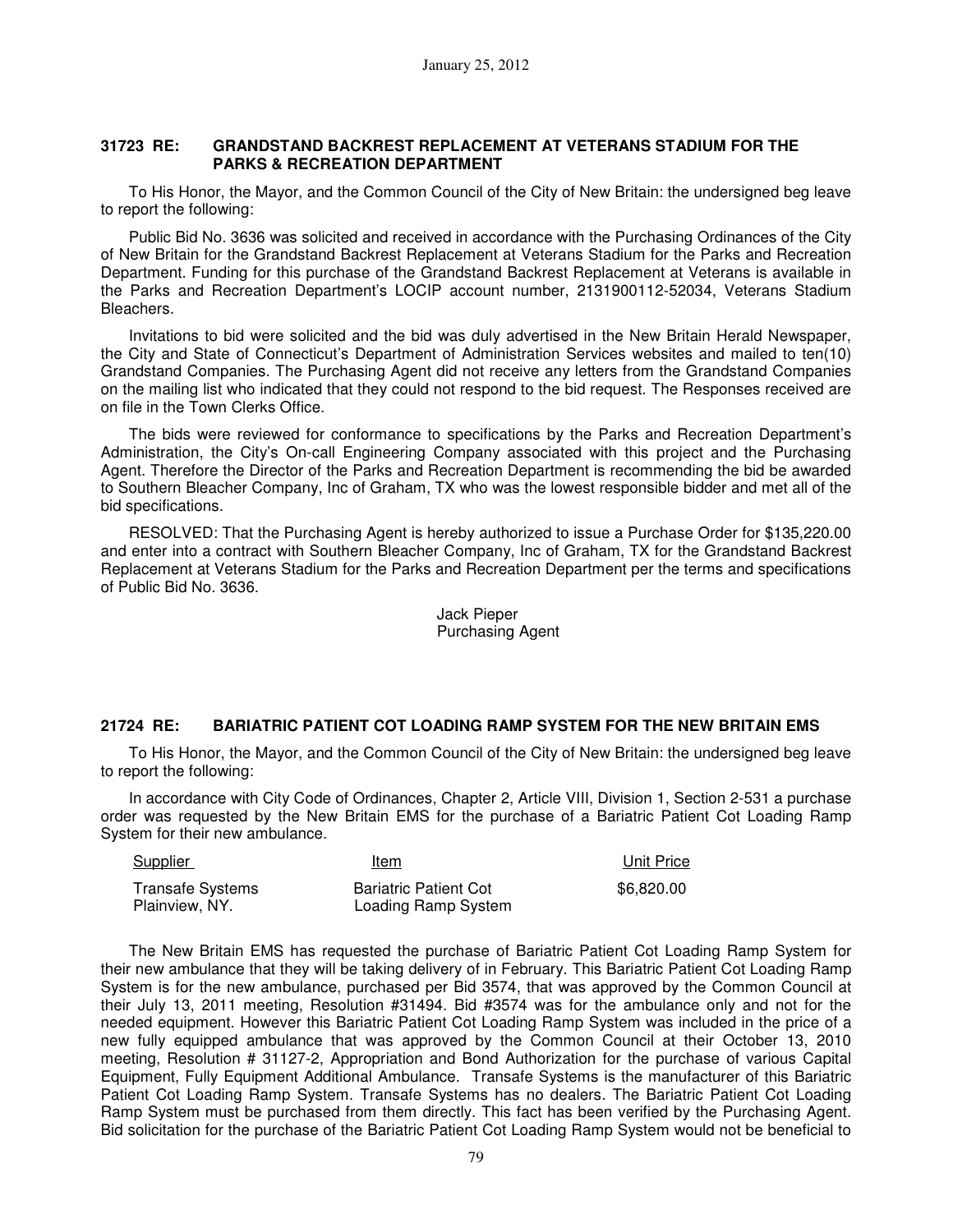the City. Funding for this purchase is available within in the New Britain EMS account number, JL#0048100311-56141, Fully Equipment Additional Ambulance.

RESOLVED: The Purchasing Agent is hereby authorized to issue a purchase order for \$6,820.00 to Transafe Systems of Plainview, NY for the purchase of a Bariatric Patient Cot Loading Ramp System for the new ambulance for the New Britain EMS.

> Jack Pieper Purchasing Agent

#### **31725 RE: COOPERATIVE PURCHASING 3 COMPUTERS FOR NEW AMBULANCE FOR THE NEW BRITAIN EMS**

To His Honor, the Mayor, and the Common Council of the City of New Britain: the undersigned beg leave to report the following:

In accordance with City Code of Ordinances, Chapter 2, Article VIII, Division 1, Section 2-538 (a), a purchase order was requested for the following under the Federal Government's Cooperative Purchasing Plan for the New Britain EMS.

| <b>Supplier</b>              | Item                                           | Quantity | Unit Price |
|------------------------------|------------------------------------------------|----------|------------|
| Telrepco<br>Wallingford, CT. | Panasonic CF 19<br><b>Ruggedized Computers</b> |          | \$3,050.00 |

Total: \$9,150.00

The New Britain EMS requested a purchase order for the purchase of three new Panasonic CF19 Ruggedized Toughbook Computers for their new ambulance utilizing the Federal Government's GSA Contract Award # GS-35F-0143R. Three (3) computers are necessary in the ambulance with two (2) computers to facilitate timely completion of patient care records. The third computer is limited to communications with the 9-1-1 communication center. The computers are for the new ambulance, purchased per Bid 3574, that was approved by the Common Council at their July 13, 2011 meeting, Resolution #31494. The Bid was for the ambulance only and not for the needed patient care equipment .The New Britain EMS will take delivery of the new ambulance in February. This purchase was included in the price of a new fully equipped ambulance that was approved by the Common Council at their October 13, 2010 meeting, Resolution # 31127-2, Appropriation and Bond Authorization for the purchase of various Capital Equipment. Funds are available within the New Britain EMS's account number, JL#0048100311-56141, Fully Equipment Additional Ambulance.

RESOLVED: That the Purchasing Agent is hereby authorized to issue a purchase order for \$9,150.00 to Telrepco of Wallingford, CT for the purchase of three (3) new Panasonic CF19 Ruggedized Computers for the new ambulance for the New Britain EMS utilizing the Federal Government's Cooperative Purchasing Plan, Contract Award #GS-35F-0143R.

#### Jack Pieper Purchasing Agent

#### **31727 RE: COOPERATIVE PURCHASING – PATIENT CARE EQUIPMENT FOR NEW AMBULANCE FOR EMS**

To His Honor, the Mayor, and the Common Council of the City of New Britain: the undersigned beg leave to report the following:

In accordance with City Code of Ordinances, Chapter 2, Article VIII, Division 1, Section 2-538 purchase orders were requested by the New Britain EMS for the following under the State of Connecticut's Cooperative Purchasing Plan: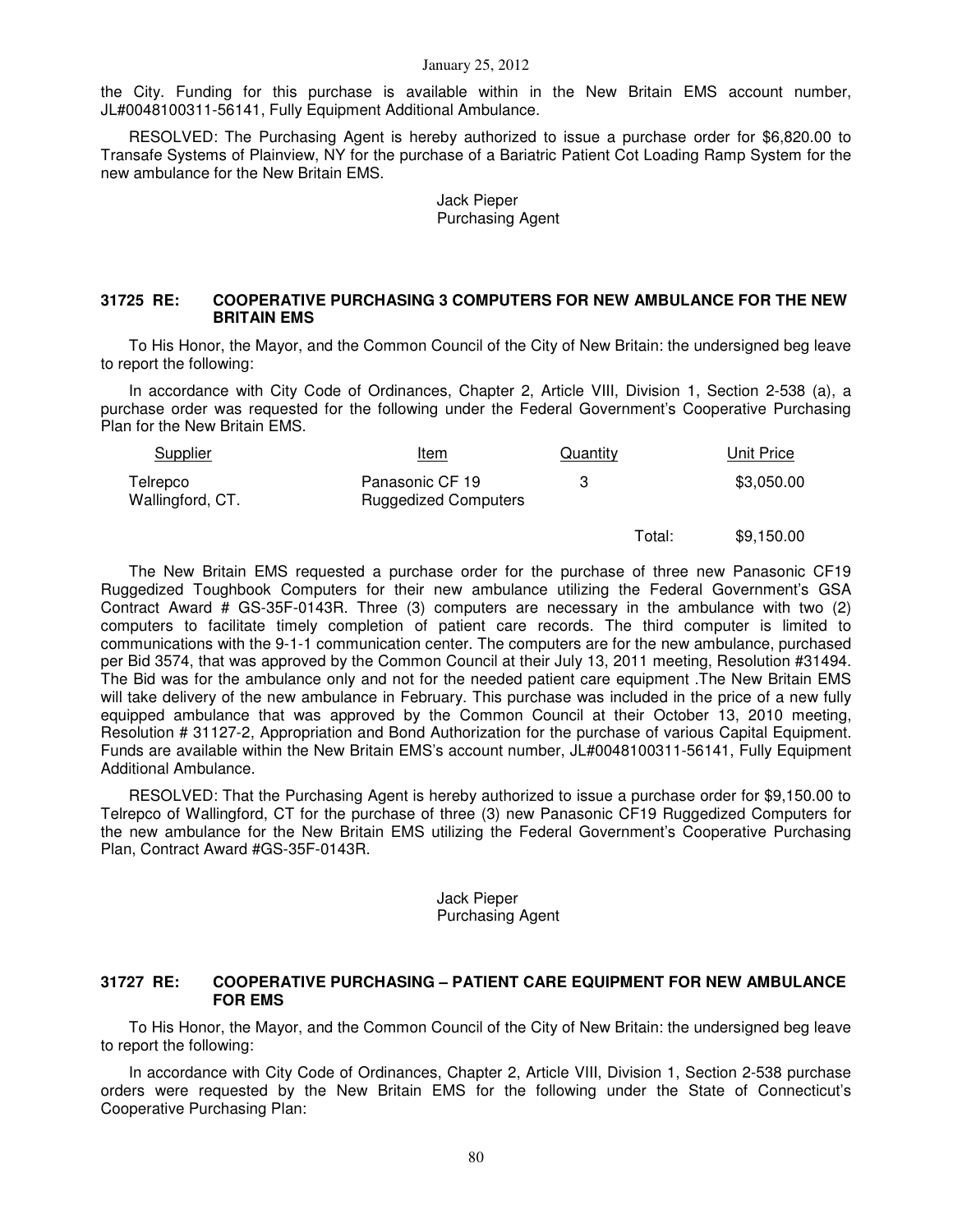| Supplier                                  | Item                                                                          | Price       |
|-------------------------------------------|-------------------------------------------------------------------------------|-------------|
| <b>Physico Control</b><br>Redmond, WA.    | <b>Cardiac Monitoring System</b><br>and Auto CPR Device                       | \$47,987.65 |
| <b>WPCS</b> International<br>Windsor, CT. | Radios, Mounting Kits, Antenna<br>and installation                            | \$2,590.35  |
| Boundtree Medical<br>Dublin, OH.          | Auto Ventilator, Oxygen Delivery<br>System and Stretchers with<br>Accessories | \$30,282.60 |
|                                           | Total:                                                                        | \$80,860.60 |

The New Britain EMS requested purchase orders for cardiac monitors, radios, computers, stretchers and other patient care equipment that is required by the State Department of Health to be in an ambulance utilizing the State of Connecticut's contact Award 8PSX0157, 10PSX0316, 07PSX0164. This patient care equipment is for the new ambulance, purchased per Bid 3574, that was approved by the Common Council at their July 13, 2011 meeting, Resolution #31494. The Bid was for the ambulance only and not for the needed patient care equipment .The New Britain EMS will take delivery of the new ambulance in February. These purchases were included in the price of a new fully equipped ambulance that was approved by the Common Council at their October 13, 2010 meeting, Resolution # 31127-2, Appropriation and Bond Authorization for the purchase of various Capital Equipment. Funds are available within the New Britain EMS's account number, JL#0048100311-56141, Fully Equipment Additional Ambulance.

RESOLVED: That the Purchasing Agent is hereby authorized to issue purchase orders for \$47,987.65 to Physico Control of Redmond, WA, for Cardiac Monitoring Systems and Auto CPR Device, for \$2,590.35 to WPCS International of Windsor, CT, for Radios, Mounting Kits, Antenna and Installation and \$30,282.60 to Boundtree Medical for Auto Ventilator, Oxygen Delivery System, and Stretchers with accessories for the new ambulance for the New Britain EMS utilizing the State of Connecticut's Cooperative Purchasing Plan, Contract Awards #08PSX0157, #10PSX0316 and 07PSX0164.

> Jack Pieper Purchasing Agent

## **OFFICE OF THE MAYOR**

#### **31728 RE: FIVE APPOINTMENTS TO THE COMMISSION ON HUMAN RIGHTS AND OPPORTUNITIES: MICHAEL T. KOCH, JOAN PINA, JESSICA ANGELO-JULIEN, LESLIE JACOBS, CORA BRADLEY**

To the Common Council of the City of New Britain: the undersigned beg leave to report the following:

I hereby appoint the following individual(s) to the Commission on Human Rights and Opportunities for the term(s) as specified:

| NAME                      | <b>ADDRESS</b>     | TERM                |
|---------------------------|--------------------|---------------------|
| Michael T. Koch (R)       | 13 Harding Street  | $1/1/12 - 12/31/13$ |
| Joan Pina, Chair (D)      | 130 City Avenue    | $1/1/12 - 12/31/13$ |
| Jessica Angelo-Julien (D) | 167 Reservoir Road | $1/1/12 - 12/31/13$ |
| Leslie Jacobs (R)         | 45 Park Place      | $1/1/12 - 12/31/13$ |
| Cora Bradley (D)          | 50 Bassett Street  | $1/1/12 - 12/31/13$ |

Mayor Tim O'Brien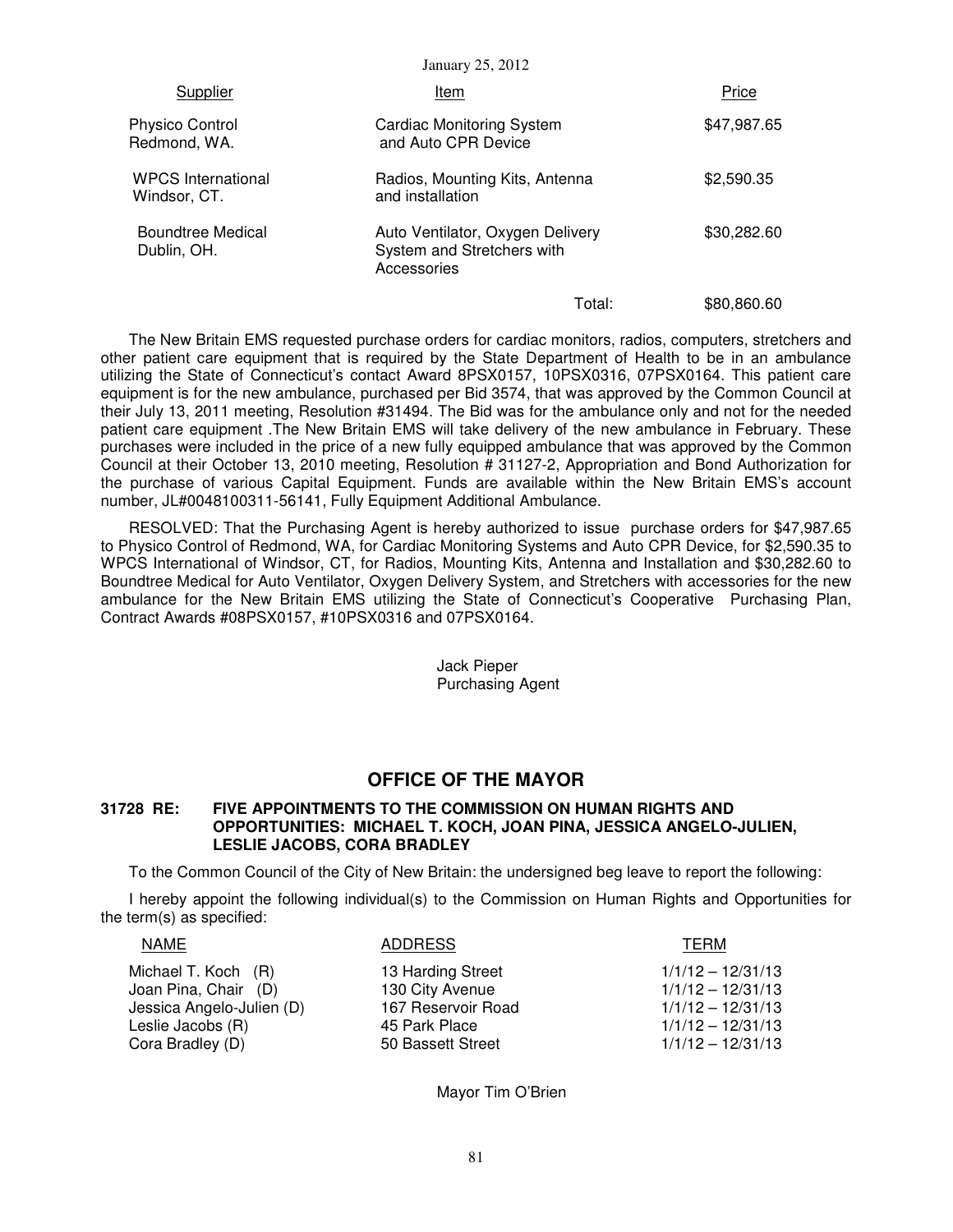#### **31729 RE: 6 APPOINTMENTS TO THE COMMISSION ON THE ARTS: ANN SPITZEL-PILLA, FRANK BRADLEY, CATHERINE JURKIEWICZ, MICHAEL PLATOSZ, MICHAEL L. BROCHU, GEORGE ROSADO**

To the Common Council of the City of New Britain: the undersigned beg leave to report the following: I hereby appoint the following individual(s) to the Commission on the Arts for the term(s) as specified:

NAME ADDRESS TERM

Ann Spitzel-Pilla 717 Shuttle Meadow Ave. 1/1/12 – 12/31/13 Frank Bradley 188 Vance Street 1/1/12 – 12/31/13 Catherine Jurkiewicz, Chair 83 Royal Oak Road 1/1/12 – 12/31/13 Michael Platosz and 37 Olive Street 1/1/12 – 12/31/13 Michael L. Brochu 296 Stanley Street 1/1/12 – 12/31/13 George Rosado 43 Holmes Avenue 1/1/12 – 12/31/13

Mayor Tim O'Brien

# **TAX DEPARTMENT**

## **31731 RE: TAX ABATEMENTS, CORRECTIONS AND REFUNDS**

To His Honor, the Mayor, and the Common Council of the City of New Britain: the undersigned beg leave to report the following:

The Collector of Taxes has referred a list of tax abatements, corrections and refunds. Acceptance and adoption is respectfully recommended.

> Cheryl S. Blogoslawski Tax Collector

# **REPORTS OF LEGISLATIVE COMMITTEES, BOARDS, COMMISSINS AND DEPARTMENTS**

# **OFFICE OF THE MAYOR**

#### **31730 RE: RECOMMENDING FIVE INDIVIDUALS TO BE APPOINTED TO THE SCHOOL BUILDING COMMITTEE: ANN SPEYER, JUAN VERDU, JANE ROWE, TONY CANE, CLARENCE E. WOODS**

To the Common Council of the City of New Britain: the undersigned beg leave to report the following:

I hereby recommend the following individual(s) to the School Building Committee for the term(s) as specified: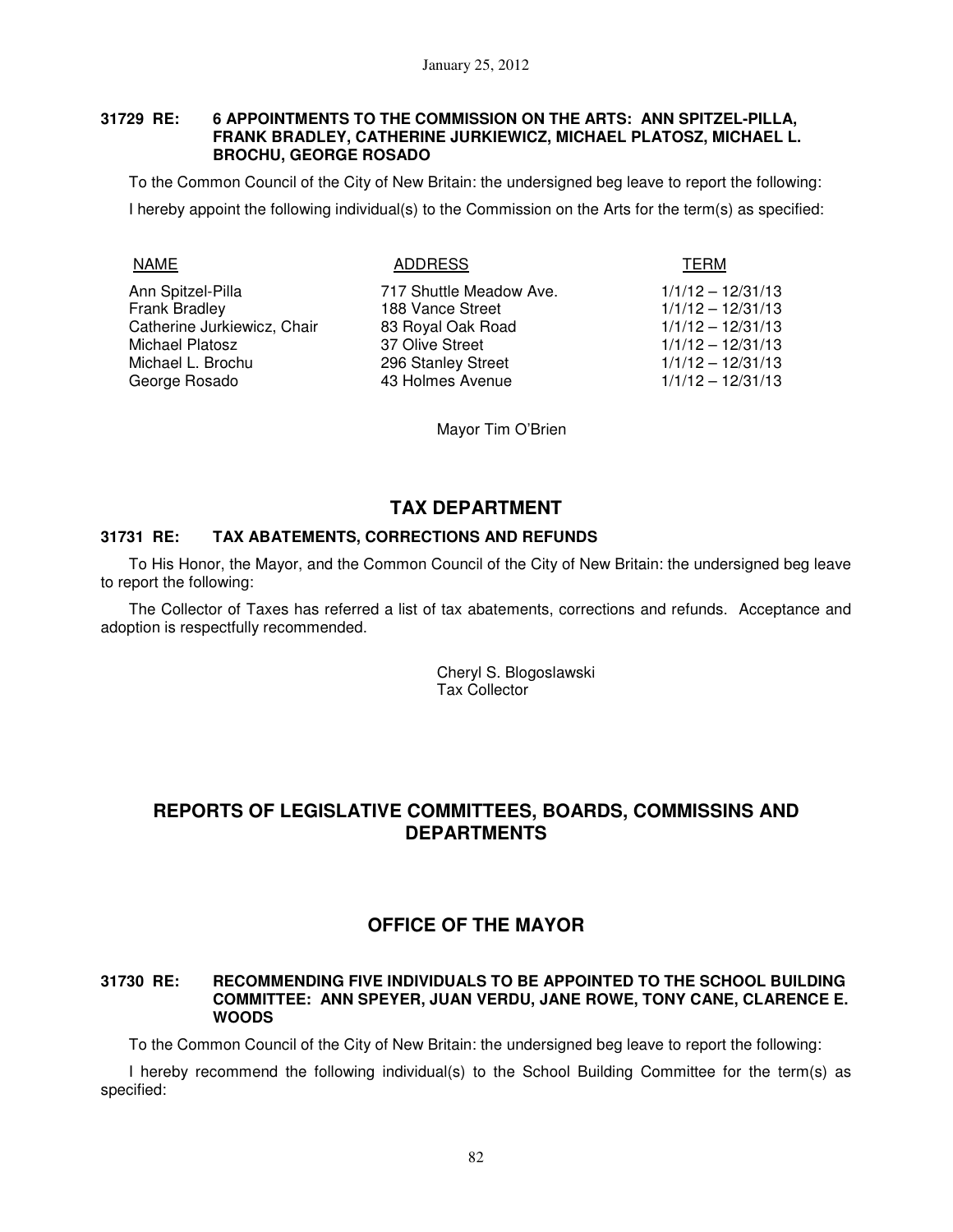| NAME                           | <b>ADDRESS</b>                         | TERM                                       |
|--------------------------------|----------------------------------------|--------------------------------------------|
| Ann Speyer (D)                 | 13 Audubon Street                      | $1/1/12 - 12/31/13$                        |
| Juan Verdu (D)                 | 19 Pond View Road                      | $1/1/12 - 12/31/13$                        |
| Jane Rowe (D)<br>Tony Cane (R) | 90 Streamside Lane<br>110 Brook Street | $1/1/12 - 12/31/13$<br>$1/1/12 - 12/31/13$ |
| Clarence E. Woods (R)          | 324 Barbour Road                       | $1/1/12 - 12/31/13$                        |
| *Sheila a. Smith (D)           | 300 Steele Street                      | $1/1/12 - 12/31/13$                        |
| *Frances B. Wolski (D)         | 22 Kenwood Drive                       | $1/1/12 - 12/31/13$                        |
|                                |                                        |                                            |

\*Amendment

Mayor Tim O'Brien

Ald. Trueworthy moved to accept and adopt, seconded by Ald. Bielinski. Ald. Trueworthy moved to amend by adding the names "Sheila A. Smith (D) 300 Steele Street" and "Frances B. Wolski (D) 22 Kenwood Drive", seconded by Ald. Bielinski. So voted. REPORT ACCEPTED AND ADOPTED AS AMENDED. Approved by Mayor Timothy O'Brien Jr. the 31st day of January 2012.

## **NEW BUSINESS**

## **RESOLUTIONS**

#### **31732 RE: BUDGET TRANSFER - \$75,000 CORPORATION COUNSEL – OUTSIDE LEGAL SERVICES**

To His Honor, the Mayor, and the Common Council of the City of New Britain: the undersigned beg leave to recommend the adoption of the following:

Overview: City of New Britain hires outside legal services contracted by Corporation Counsel for legal matters, environmental issues and civil litigation due to conflict.

Whereas, Corporation Counsel is currently using Halloran Sage to work on the Willow Street Park Project and the Smart Park Project; which is currently at \$47,175.

Whereas, Corporation Counsel is also utilizing Howd and Ludorf for the representation of John Carlone in the Respardo litigation matter; which is currently at \$4,512 and the City is also in the process of retaining Howd and Ludorf for the representation of Anthony Paventi in the police discrimination lawsuits.

Whereas, Corporation Counsel believes that \$75,000 is sufficient to cover all costs and expenses pertaining to FY 11-12 outside legal services; and

Whereas, the FY 2011-2012 General Fund Contingency includes monies within its account to cover the requested \$75,000 in Corporation Counsel Legal Services,

Therefore, Be it Resolved, that monies be transferred within the FY 2011-2012 General Fund Budget for this purpose as follows:

| From:<br>001625101-5871 | Contingency                          | \$. | 75.000 |
|-------------------------|--------------------------------------|-----|--------|
| To:<br>001109001-5332   | Corporation Counsel - Legal Services |     | 75.000 |

Alderman Carlo Carlozzi, Jr.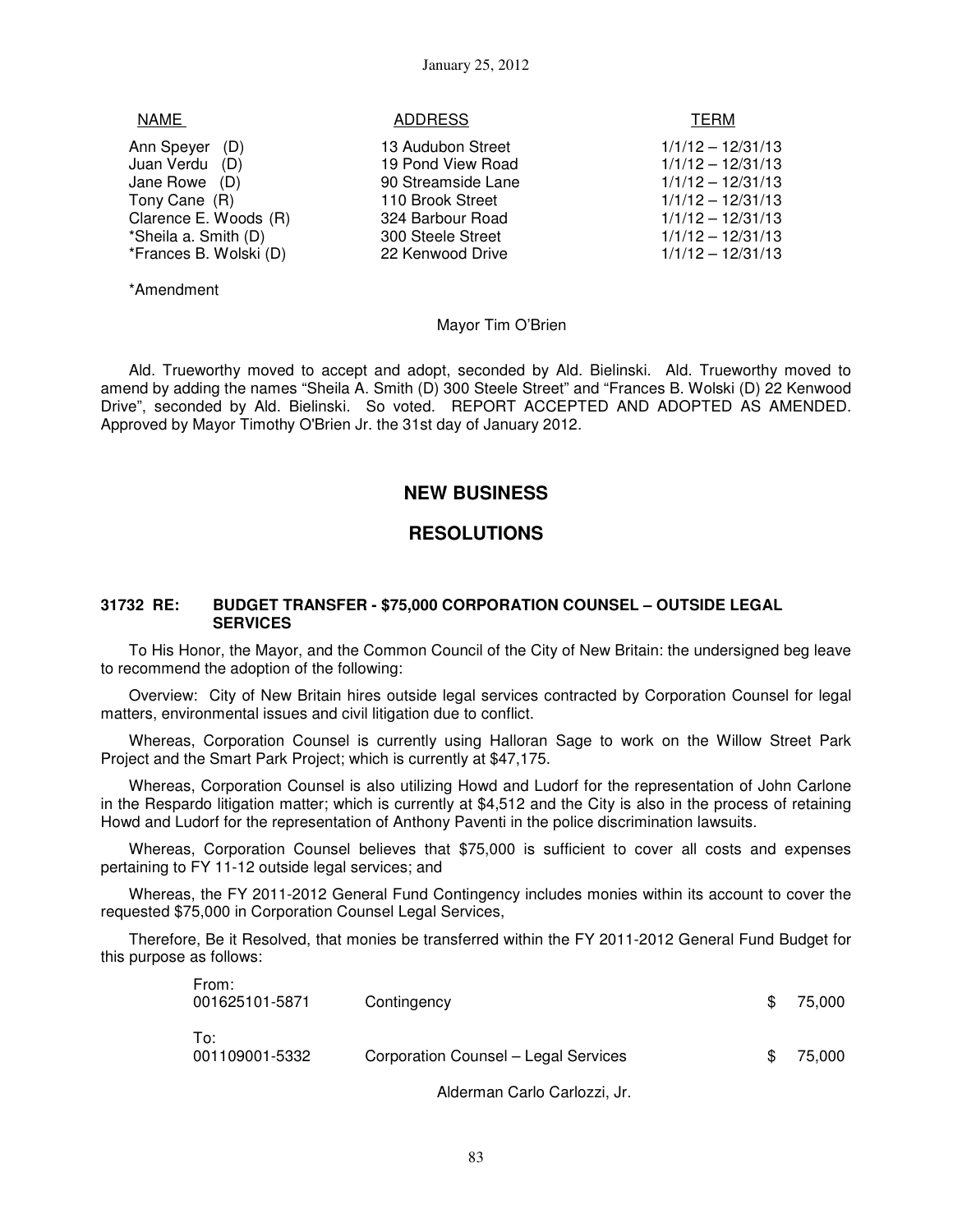Ald. Carlozzi moved to accept and adopt, seconded by Ald. Sanchez. So voted. Approved by Mayor Timothy O'Brien Jr. the 31st. day of January 2012.

#### **31733 RE: THE TRANSFER OF A PORTION OF THE CORBIN HEIGHTS PROPERTY – PARCEL A3 TO THE HOSPITAL FOR SPECIAL CARE AND FOR THE RELEASE OF THE HOUSING USE RESTRICTION**

To His Honor, the Mayor, and the Common Council of the City of New Britain: the undersigned beg leave to recommend the adoption of the following:

WHEREAS, on March 13, 2002, the Housing Authority of the City of New Britain adopted a report titled "Master Plan of Development Pinnacle Heights Pinnacle Heights Extension Corbin Heights New Britain, Connecticut" prepared by Ferrero Hixon Associates, LLC, dated March 2002, as amended (the "Master Plan");

WHEREAS, the Master Plan provided that a portion of the Corbin Heights property identified in the Master Plan as Parcel A3 (the "Parcel") would be transferred to the Hospital for Special Care (the "Hospital"); and

WHEREAS, the Connecticut General Assembly, by Public Act 03-6, as amended by Public Act 04-2, authorized, among other things, the transfer of the Parcel to a developer designated by the City of New Britain for non-housing uses pursuant to an approved land use and disposition plan subject to certain conditions set forth therein; and

WHEREAS, the Corbin Heights property, including the Parcel, is to be transferred by the current owner, CPS Properties, Inc. ("CPS"), a subsidiary of the Connecticut Housing Finance Authority, to Corbin Pinnacle, LLC ("CP,LLC"), or to an affiliate thereof, in connection with the redevelopment of the Corbin Heights property (the "Redevelopment"); and

WHEREAS, CP,LLC and the Hospital have agreed to terms for a proposed transfer of the Parcel to the Hospital following completion of the Redevelopment as set forth in that certain Letter of Intent dated October 25, 2011; and

WHEREAS, by a letter to CPS dated October 6, 2011, the State of Connecticut Department of Economic and Community Development has indicated the steps required by the relevant Public Acts in order to facilitate the transfer of the Parcel, which includes, among other things, the City of New Britain formally designating the Hospital as the developer of the Parcel for non-housing use; and

WHEREAS, on December 19, 2011, the New Britain Local Planning Committee approved the proposed terms for the transfer of the Parcel from CP,LLC to the Hospital upon completion of the Redevelopment and recommended that the City of New Britain designate the Hospital as developer of the Parcel; and

WHEREAS, the Parcel is currently subject to a deed restriction contained in a deed from the City of New Britain to the Housing Authority of New Britain dated September 29, 1948 and recorded in Volume 330 at Page 72 of the New Britain land records, which limits the use of the property to moderate rental housing (the "Housing Use Restriction"); and

WHEREAS, acquisition, development and use of the Parcel by the Hospital in a manner consistent with its mission is consistent with economic development plans for the Parcel and is in the best interest of the City of New Britain; now, therefore, be it

RESOLVED, That the Hospital for Special Care is hereby designated as the developer of the Parcel for non-housing purposes consistent with its mission, as contemplated by, and for the purposes of, Section 36 of Connecticut Public Act 03-6 as amended by Public Act 04-2.

RESOLVED, That the City of New Britain shall release the Housing Use Restriction.

RESOLVED, That, Timothy E. O'Brien Jr., Mayor, be and hereby is authorized and directed to execute on behalf of the City of New Britain any documents or other instruments necessary or desirable in order to effect the foregoing resolutions, including a release of the Housing Use Restriction with respect to the Parcel.

> Alderman David DeFronzo Alderman Carlo Carlozzi, Jr.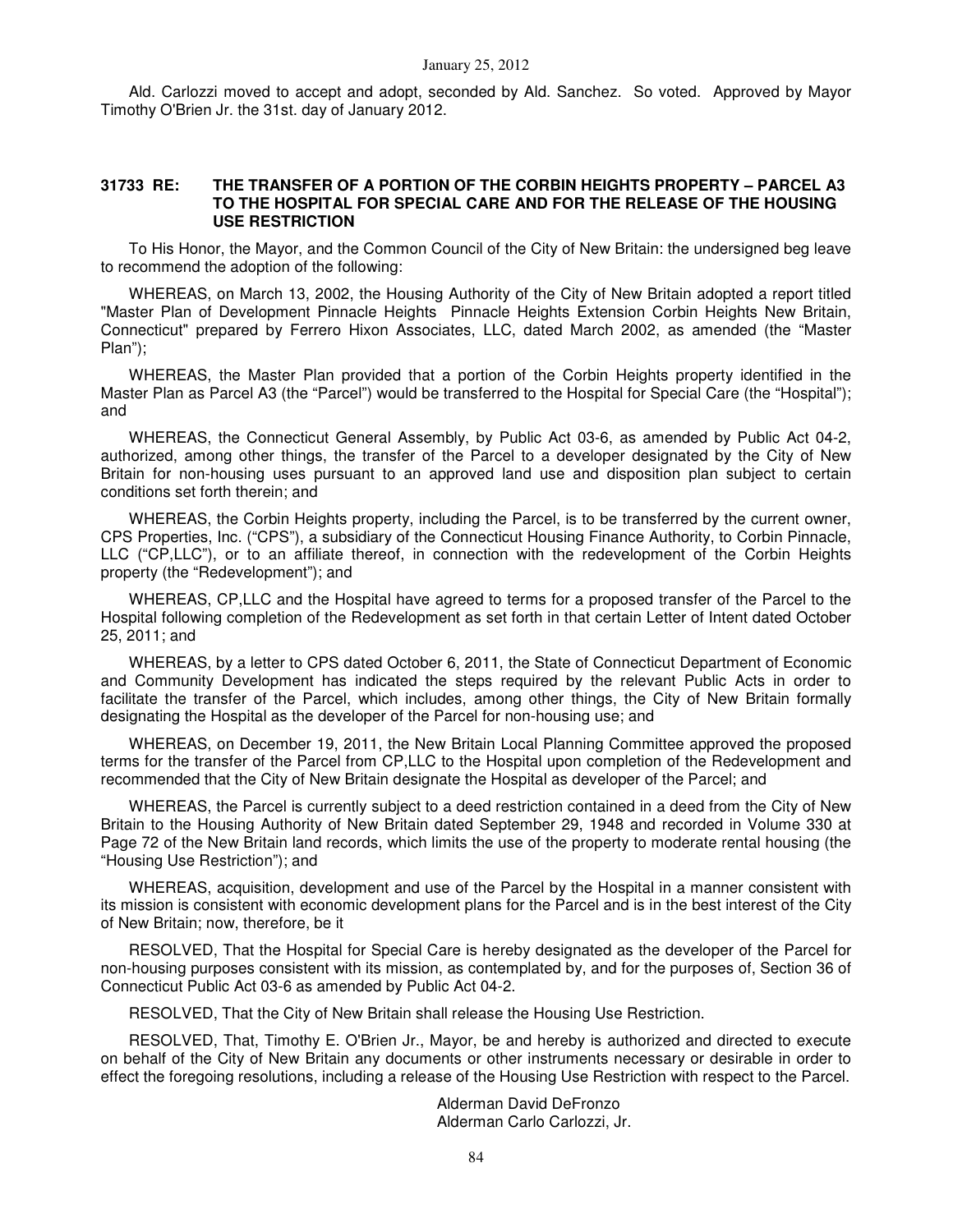Ald. Carlozzi moved to accept and adopt, seconded by Ald. Defronzo. So voted. Approved by Mayor Timothy O'Brien Jr. the 31st. day of January 2012.

#### **31734 RE: ACCEPTANCE OF GRANT FUNDS FROM COMMUNITY FOUNDATION OF GREATER NEW BRITAIN – YOUTH AND FAMILY SERVICES \$2,500**

To His Honor, the Mayor, and the Common Council of the City of New Britain: the undersigned beg leave to recommend the adoption of the following:

Resolution Summary:

New Britain Youth and Family Services, the City's Youth Service Bureau and designated municipal agent for youth, has received a letter of award and check for grant funds totaling \$2,500 from the Community Foundation of Greater New Britain, Bombaci Family Fund. These funds are for the specific purpose to "provide some holiday cheer to children and families in need". Due to the late date of receipt of said funds (12/23/11), the monies will be used for Easter and other future holiday periods for families in need of food or other items.

Resolution Purpose:

 This resolution authorizes Mayor Timothy O'Brien to sign the Grant Acceptance letter between New Britain Youth and Family Services and the Community Foundation of Greater New Britain. It also places the funds into the agency's fees and donations account for discretionary use in accordance with the terms of the agreement letter.

WHEREAS, New Britain Youth and Services has received notification of award of funds in the amount of \$2,500 from the Community Foundation of Greater New Britain; and

WHEREAS, the City requires signature of the Mayor to execute agreements and contracts; and

WHEREAS, the grant is specifically to "provide some holiday cheer to children and families in need;" and

WHEREAS, the New Britain Youth & Family Services maintains a fees and donations account for such purposes: therefore be it

RESOLVED, that Mayor Timothy O'Brien is hereby authorized to sign the aforementioned Grant Acceptance in the amount of \$2,500; and be it further

RESOLVED, that said funds are placed into the established revenue and expenditure accounts as follows:

Revenue Account #: 298536101-4421 Expenditure Account #: 298536101-5835

> Alderman Emmanuel Sanchez Alderman Rha-Sheen Brown Alderman J. Tobias Freeman

Ald. Brown moved to accept and adopt, seconded by Ald. Sanchez. So voted. Approved by Mayor Timothy O'Brien Jr. the 31st. day of January 2012.

#### **31735 RE: BUDGET TRANSFER – COPORATION COUNSEL – PURCHASE OF FORECLOSED PROPERTY – 24 WASHINGTON STREET**

To His Honor, the Mayor, and the Common Council of the City of New Britain: the undersigned beg leave to recommend the adoption of the following:

Overview: City of New Britain attends foreclosure sales to ensure that the City's interest in any outstanding debts of water, sewer, and taxes is protected. A recent foreclosure sale auction was held on a property at 24 Washington Street.

Whereas, at the recent foreclosure sale auction on 24 Washington Street, Corporation Counsel was the only bidder; the total cost incurred for the City to purchase this foreclosed property was \$11,006 which includes legal services rendered, and

 Whereas, the City intends to market their property promptly after acquisition in order to recover all costs and expenses; and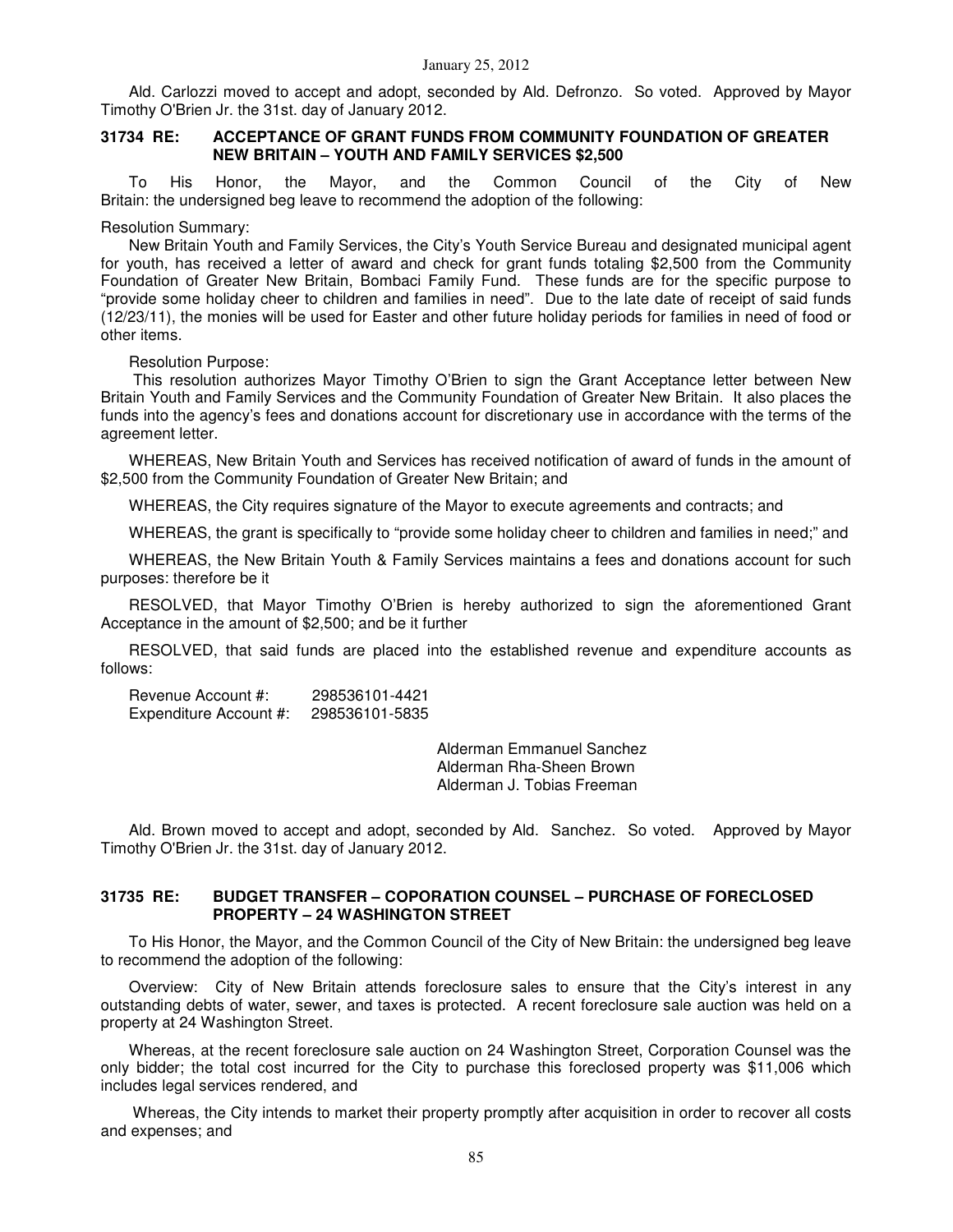Whereas, there is \$0 available in the FY 2011-2012 Corporation Counsel Legal Services budget, the \$11,006 will be split three ways between water, sewer, and taxes; and

Whereas, the FY 2011-2012 Water Fund Professional Services account (9303500107-5331) has monies available within its account to cover one-third of the purchase price, and

 Whereas, the FY 2011-2012 General Fund Contingency includes monies within its account to cover one-third of the purchase price,

Therefore, Be it Resolved, that monies be transferred within the FY 2011-2012 General Fund Budget for this purpose as follows:

| From:          |                                             |       |
|----------------|---------------------------------------------|-------|
| 001625101-5871 | Contingency                                 | 3.669 |
| To:            |                                             |       |
| 001109001-5525 | Corporation Counsel – Foreclosed Properties | 3.669 |

Whereas, the FY 2011-2012 Sewer Fund Employee Medical Benefits account has monies available within its account due to unfilled vacancies to cover one-third of the purchase price,

Therefore, Be It Further Resolved, that monies be transferred within the FY 2011-2012 Sewer Fund Budget for this purpose as follows:

From:

| FIUIIL.<br>208315101-5237<br><b>Employee Medical Benefits</b><br>To: |                | 3.669 |
|----------------------------------------------------------------------|----------------|-------|
| 208315101-5332                                                       | Legal Services | 3.669 |

Alderman Michael Trueworthy President ProTem

Ald. Trueworthy moved to accept and adopt, seconded by Ald. Bielinski. So voted. Approved by Mayor Timothy O'Brien Jr. the 31st. day of January 2012.

#### **31736 RE: SUPPORT FOR CCRPA RPI GRANT REQUEST – REGIONAL GIS PROJECT**

To His Honor, the Mayor, and the Common Council of the City of New Britain: the undersigned beg leave to recommend the adoption of the following:

Whereas, along with Bristol, Berlin, Burlington, Plainville, Plymouth and Southington; the City of New Britain is a member town of the Central Connecticut Regional Planning Agency (CCRPA); and

Whereas, CCRPA's mission is to plan and promote regional policies that enhance the vitality, accessibility, and quality of life in our communities; and

Whereas, one of the most valuable services regional planning agencies provide their member municipalities involves providing support on grant applications including applying for competitive grants projects that provide benefit for municipalities within the region; and

Whereas, CCRPA is submitting a Regional Performance Incentive (RPI) grant request to the State of Connecticut to establish a regional GIS website that will provide digital parcel mapping and make this information publicly available which will provide basic querying and measurement tools through an interactive web application; and

Whereas, the services provided to the member municipalities on the Regional GIS website will be performed at no cost to the member towns and cities, and the City can opt out of this project at any time without penalty; NOW, THEREFORE, BE IT

RESOLVED, the City of New Britain supports CCRPA in their Regional Performance incentive (RPI) grant request to the State of Connecticut for the Regional GIS project.